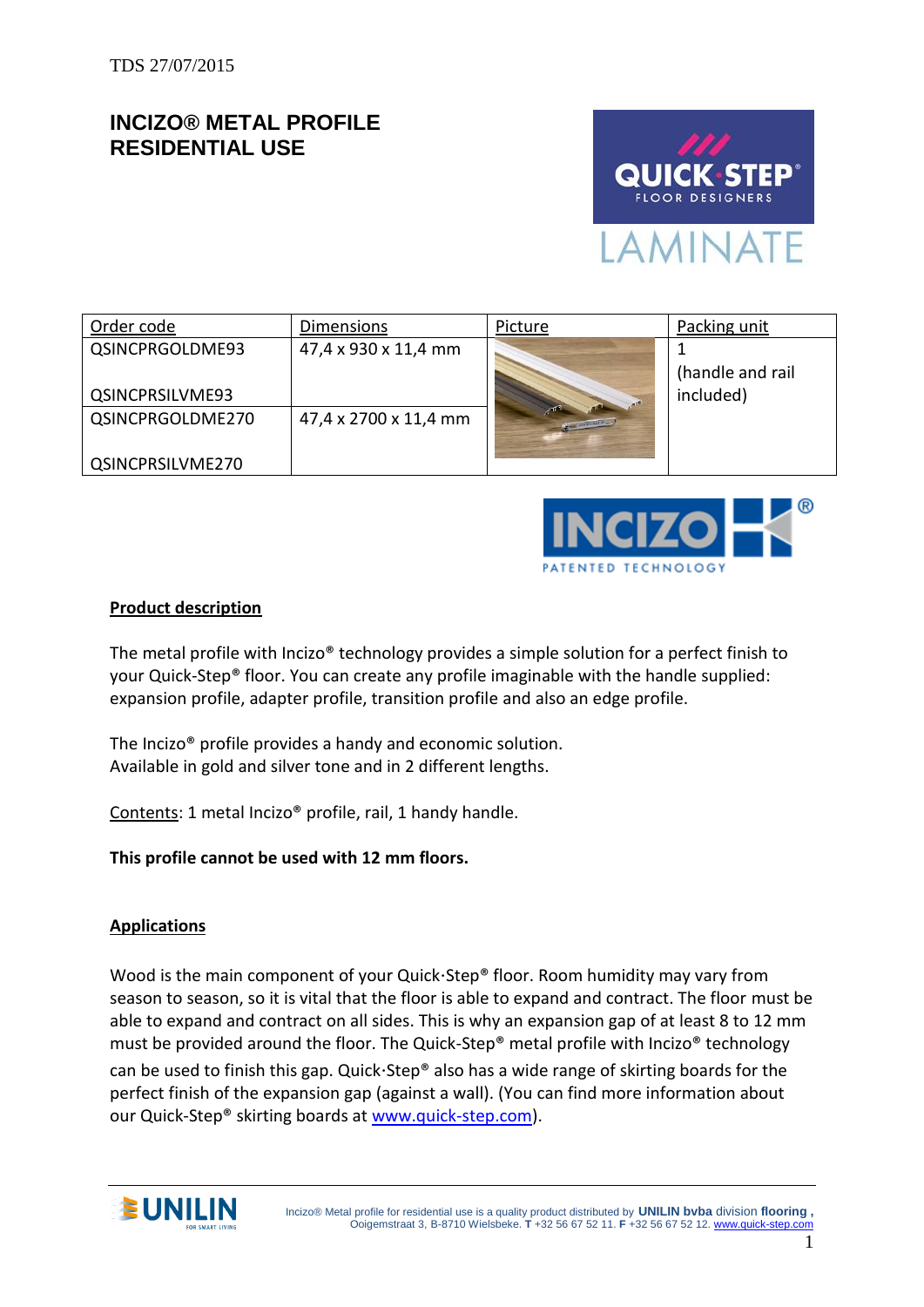Incizo® Metal profile for residential use is a quality product distributed by **UNILIN bvba** division **flooring ,** Ooigemstraat 3, B-8710 Wielsbeke. **T** +32 56 67 52 11. **F** +32 56 67 52 12[. www.quick-step.com](http://www.unilin.com/)

# TDS 27/07/2015

1 PROFILE  $\blacktriangle$ **APPLICATIONS**  The Quick-Step® metal profile with Incizo® technology can be used in 4 different applications.

 $\sqrt{\phantom{a}}$  Expansion profile

The Quick-Step® expansion profile is used to join two floors in: doorways, door openings, L-shaped rooms or rooms where the floor is greater in distance than 12 m in length or width.

# $\sqrt{\phantom{a}}$  Adapter profile

the Quick-Step® adapter profile ensures a smooth transition from a Quick-Step® floor to an alternative floor covering at a lower height, like tiles, vinyl or parquet.

# $\sqrt{\phantom{a}}$  Edge profile

The Quick-Step® edge profile is used to finish the edge of a floor against a vertical surface such as sliding doors, low open windows, a slightly higher doorstep or tiled floor.

# $\sqrt{\phantom{a}}$  Transition profile

The Quick-Step® transition profile can be used to cover the transition to a fixed carpet, for example.













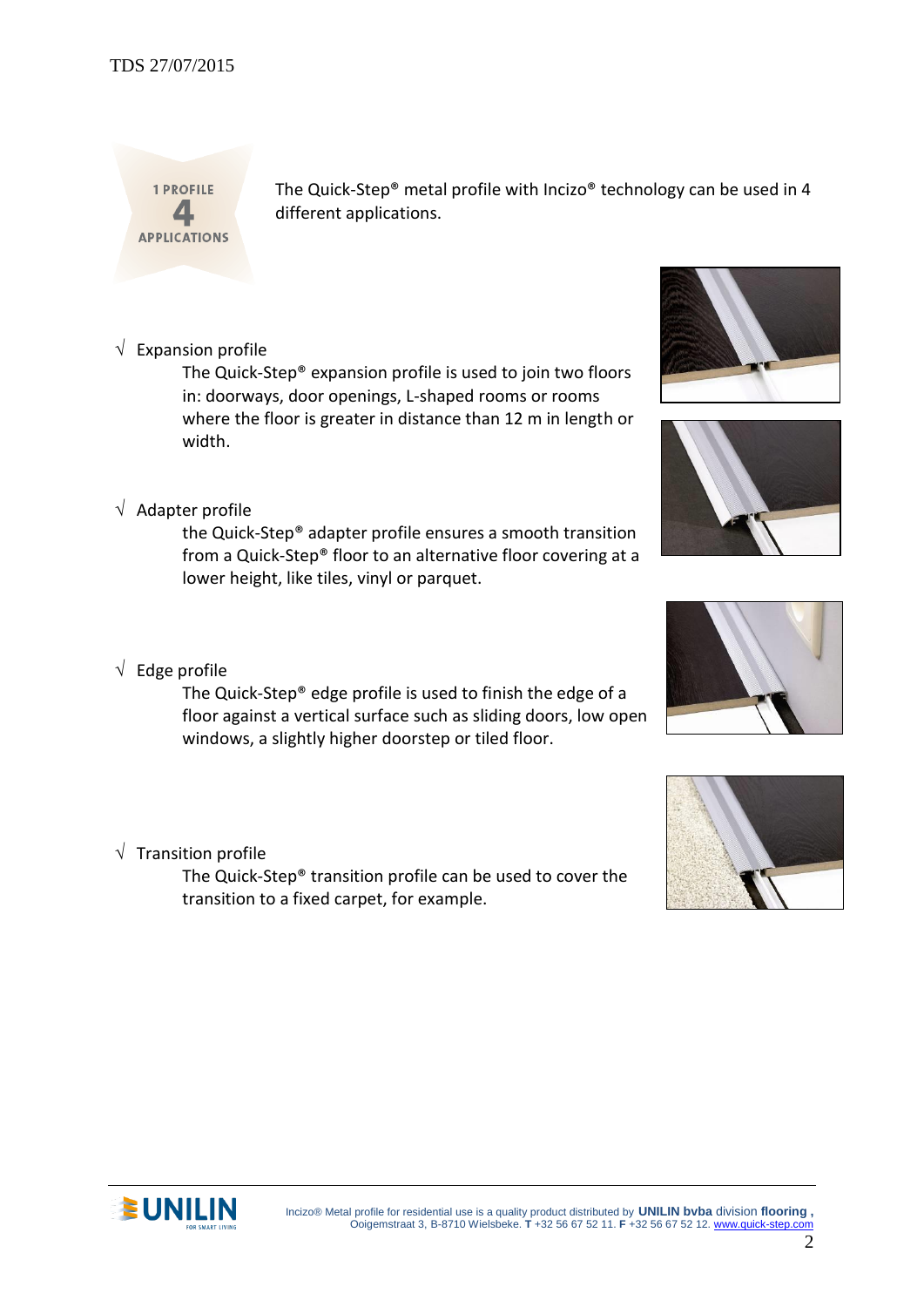#### **Specifications**

 $\sqrt{ }$  Suitable for all interiors

The profile is available in 2 colours: gold and silver. These colours are suitable for a perfect finish in all interiors.

 $\sqrt{\phantom{a}}$  Available in two different lengths

The metal profile with Incizo® technology is available in two different lengths (93cm and 270cm). The short profile is handy for small door openings, while the long profile is perfect to finish your floor along walls.

 $\sqrt{ }$  Complete package

The rail and the handle are supplied together with the multifunctional profile.

 $\sqrt{\phantom{a}}$  High quality

The multifunctional profile consists of high quality metal.

 $\sqrt{\phantom{a}}$  Economical

You can use the profile leftovers in other applications, so there is less waste.

 $\sqrt{\phantom{a}}$  Easy

Another added benefit of this multifunctional profile is that you always have the right solution at hand. You can create any profile imaginable with the handle supplied: expansion profile, adapter profile, transition profile and also an edge profile.

### **Instructions**



#### **How to use the supplied handle?**

The handle can be used very simply to remove one or two pieces of the profile to obtain an adaptor, edge or expansion profile.

Place the handle on the profile (see illustration 3).Make an up-and-down movement with the handle (see illustration 4); do this whilst you slide it over the length of the profile in a smooth movement. Take off the piece to be removed.

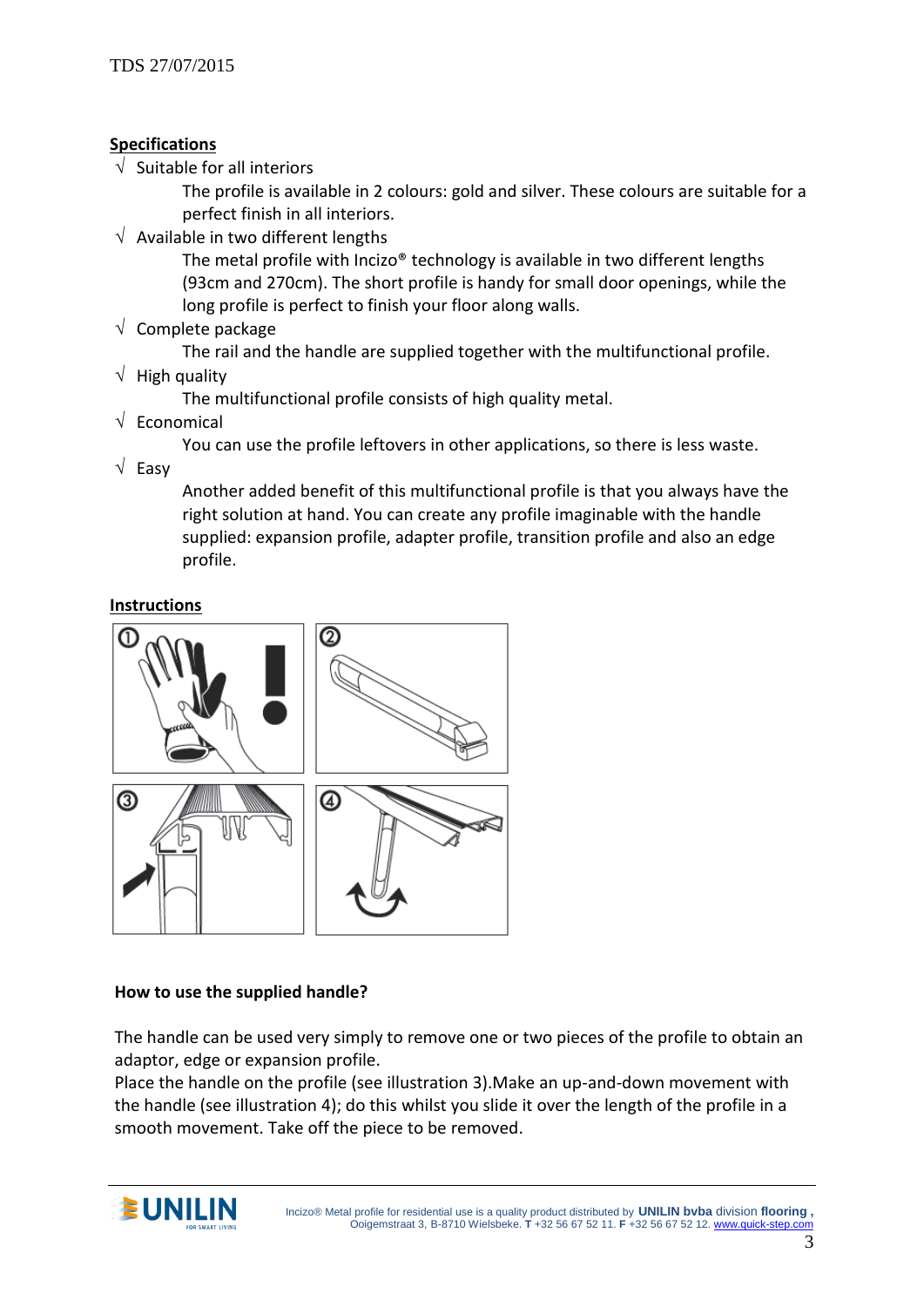### $\sqrt{\phantom{a}}$  Expansion profile

First cut the profile to the right length. Using the handle, remove part A and part B to obtain an expansion profile. While installing the floor, be sure to allow a sufficient gap between the two surfaces to be joined by the profile. Cut the rail to the

right length and place it in the middle of the gap between the two floor surfaces. You can easily attach the rail with Quick•Step® ONE4ALL glue. If you wish, you can also choose to use screws. Gently press the profile from one side of the rail to the other. Press against the floor.





### $\sqrt{\phantom{a}}$  Adapter profile

First cut the profile to the right length. Using the handle, remove part A to obtain an adapter profile. Mark the ground to indicate how far the edge of the flooring will extend. Allow the underlay to extend until just before that line: It is best to place the rail

(on which the adapter profile will be clamped) later on top of the subfloor. Make sure that there is enough distance between your flooring and the edge of the underlay (it is very important that the expansion gap is sufficient). Fix the rail to the subfloor, with the long lip in the direction of the floor. You can easily attach the rail with Quick•Step® ONE4ALL glue. If you wish, you can also choose to use screws. Gently press the profile into the rail from one side to the other. Press against the floor.







**CONILIN** Incizo® Metal profile for residential use is a quality product distributed by **UNILIN bvba** division flooring , Ooigemstraat 3, B-8710 Wielsbeke. **T** +32 56 67 52 11. **F** +32 56 67 52 12[. www.quick-step.com](http://www.unilin.com/)